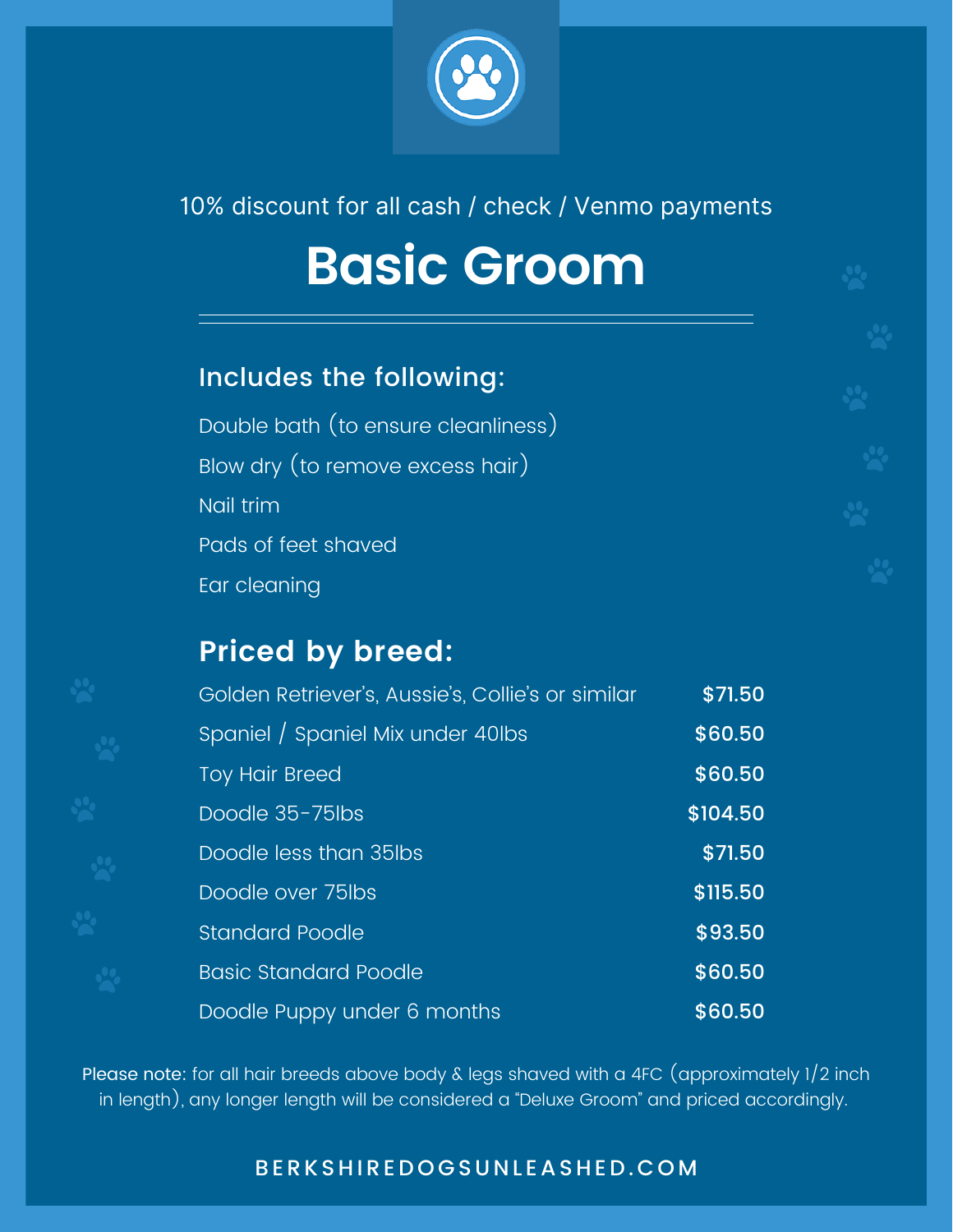

## **Deluxe Groom**

#### Everything in Basic +

Coat conditioner (to elevate dry skin) Blueberry Facial (to exfoliate and rejuvenate face, ears and neck) Breed specific scissor trim to owners desired length (hand scissor)

#### **Priced by breed:**

| Golden Retriever's, Aussie's, Collie's or similar | \$104.50 |
|---------------------------------------------------|----------|
| Spaniel / Spaniel Mix under 40lbs                 | \$82.50  |
| <b>Toy Hair Breed</b>                             | \$82.50  |
| Doodle 35-75lbs                                   | \$110    |
| Doodle less than 35lbs                            | \$93.50  |
| Doodle over 75lbs                                 | \$192.50 |
| <b>Standard Poodle</b>                            | \$137.50 |
| <b>Basic Standard Poodle</b>                      | \$93.50  |
| Doodle Puppy under 6 months                       | \$93.50  |

Please note: This package also include 15 minutes of dematting if needed. Any additional dematting that's required will be billed separately.

#### B E R K S H I R E D O G SU N L EAS H E D . C O M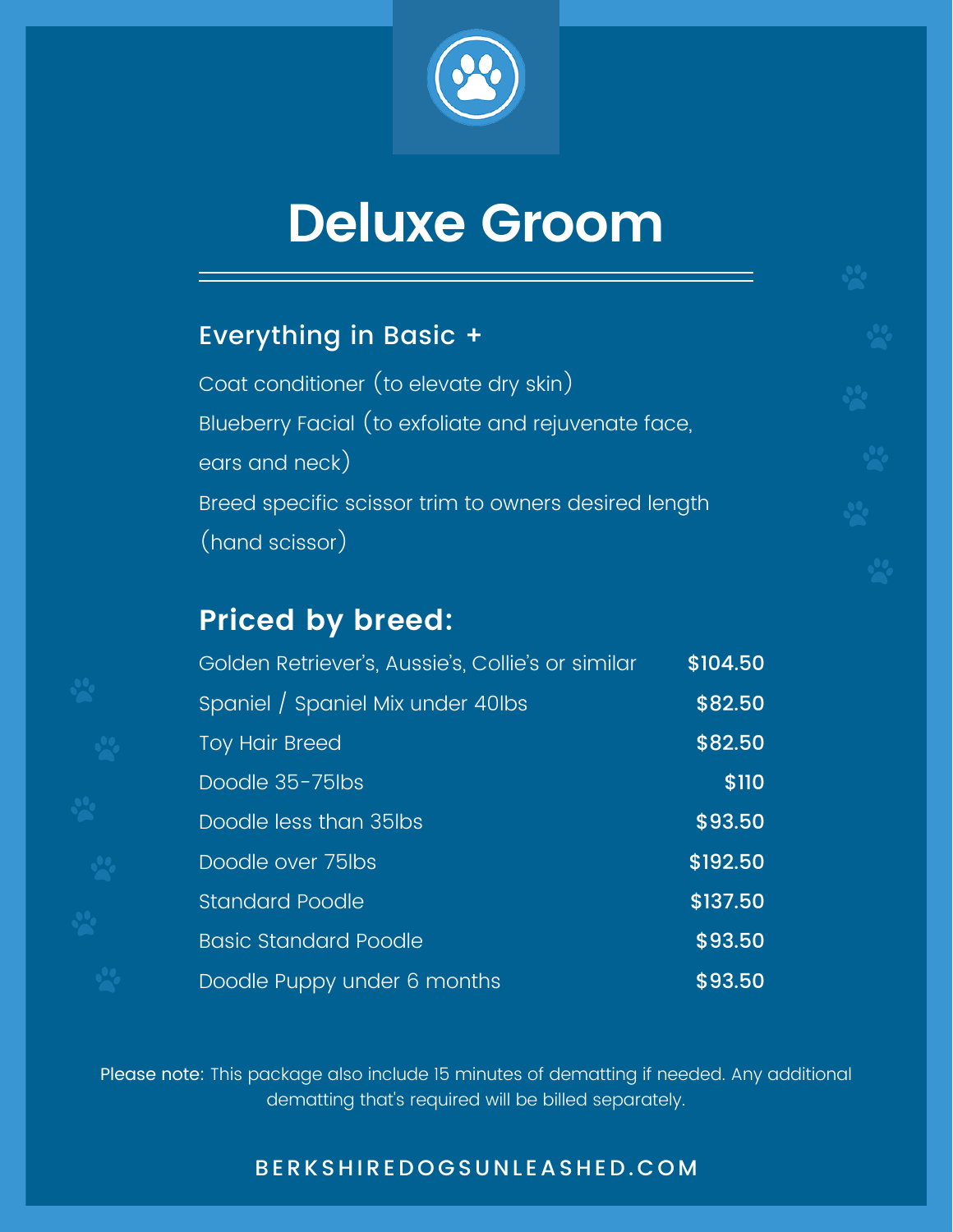

# **Express Bath**

### Includes the following:

Bath Blow dry Nail trim Ear cleaning

### **Priced by breed:**

| <b>Single Coated Breed</b> | \$49.50  |
|----------------------------|----------|
| <b>Double Coated Breed</b> | \$71.50  |
| Either Coat, over 125lbs   | \$82.50  |
| Monthly XXL Hair Breed     | \$192.50 |
| Non-Monthly XXL Hair Breed | \$247.50 |